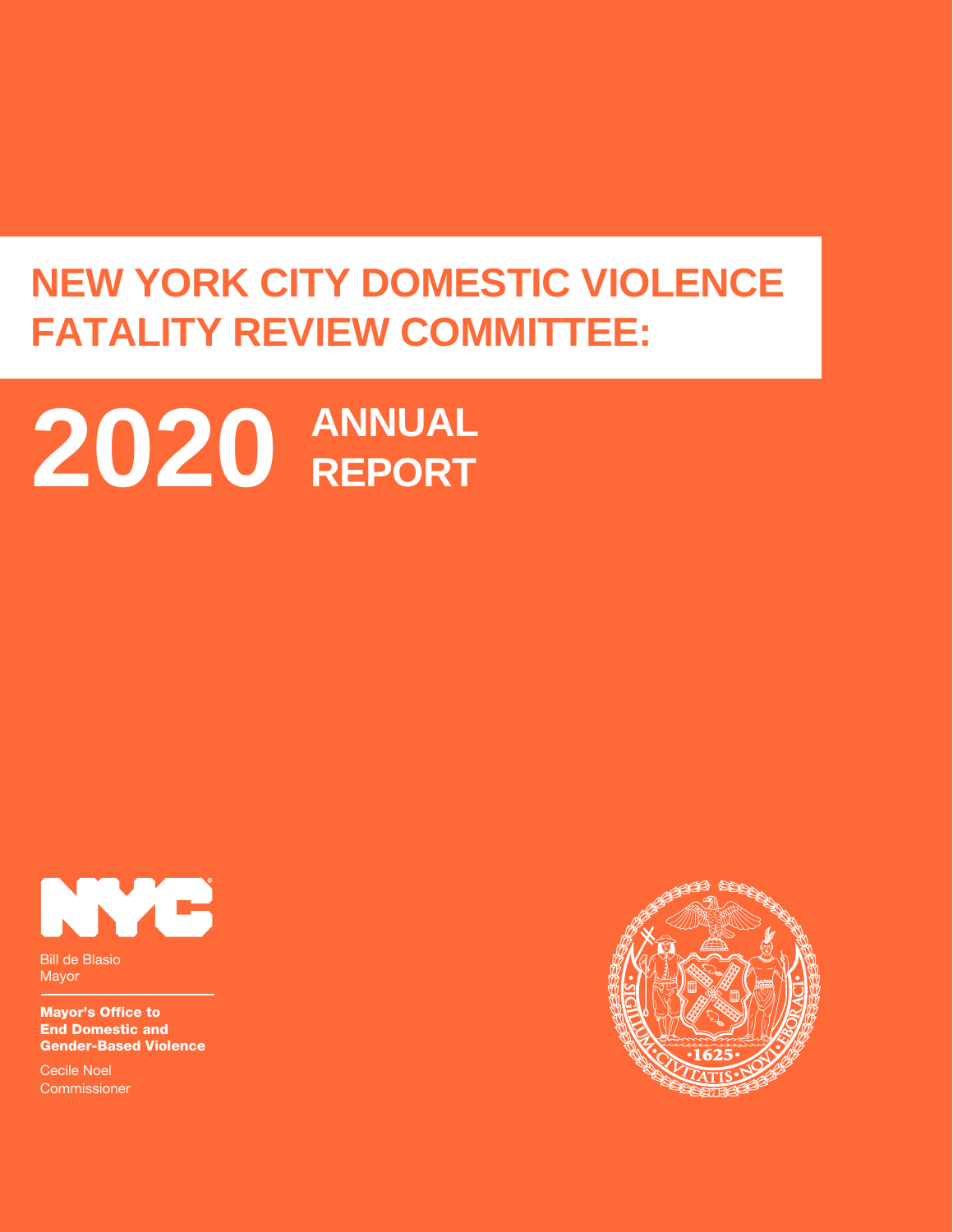## **Preface: The Public Health Crisies: Intimate Partner Violence, Racism and Bias**

Since the first New York City Domestic Violence Fatality Review Committee Annual Report (FRC) was published in 2006, it has documented a greater risk of intimate partner homicides for Black females than any other segment of New York City's population. This report continues to highlight the disproportionate burden among Black females, who account for 13% of New York City's (NYC) population, but 30.3% of the intimate partner homicides since 2010. This long documented increased risk for Black females requires us to examine how historic inequities in access to resources and opportunities, for Black women and other marginalized groups, may be contributing to persistant disparities seen in intimate partner homicides.

While intimate partner violence (IPV) is a long-established public health issue, racism has not historically been afforded the same designation.<sup>1</sup> In recent months, COVID-19 with its disproportionate impacts on people of color, and police violence against people of color call attention to structural racism as a critical contributor to these deadly outcomes. <sup>2</sup> Leading public health organizations such as the American Public Health Association (APHA) and medical organizations such as the American Medical Association, the American College of Physicians, and the American Academy of Pediatrics have declared racism a public health "crisis." 3

It is important to acknowledge that our institutions - through policies, practices and procedures contribute to prejudice, discrimination, or antagonism directed against minority or marginalized groups on the bases of race, ethnicity, sex, immigration status, or social or economic status. Redlining, the gendered pay gap, discriminatory healthcare systems, and unlivable minimum wage are documented inequities that are the result of and reinforce unjust policies and process. Along with these inequities, the inequitable distribution of economic resources and supportive services across NYC can both increase strain within relationships and homes and serve as obstacles to accessing survivor services. Furthermore, a national history of race-based policing practices has led to a disproportionate number of people of color being arrested and detained and has fostered a distrust of the criminal justice system among people of color. <sup>4</sup> This distrust has been associated with intimate partner survivors not seeking help from the criminal justice system, thus exacerbating the strain on people of color also caught in cycles of interpersonal and intimate partner violence. <sup>5</sup> While NYC, including the NYC Police Department (NYPD), has undertaken criminal justice and policing reforms to reduce the criminal justice burden on people of color and increase community trust, FRC data indicates that since 2017, 55% (17 of 31) of Black intimate partner homicide victims had no prior contact with the NYPD.<sup>6</sup> This long-term exposure to racism (as well as classism and patriarchy) and IPV impedes the ability of Black persons, other minorities and marginalized groups from living a healthy life. Thus, the overlapping systems of oppression compound the risk and severity of IPV for individuals with multiple marginalized identities.

Undoing racism is an essential part of intimate partner violence homicide prevention. Uncovering the racial disparities in intimate partner homicide and work to explain the structural and historic policies and practices that drive them is the first essential step in the undoing of racism.<sup>7</sup>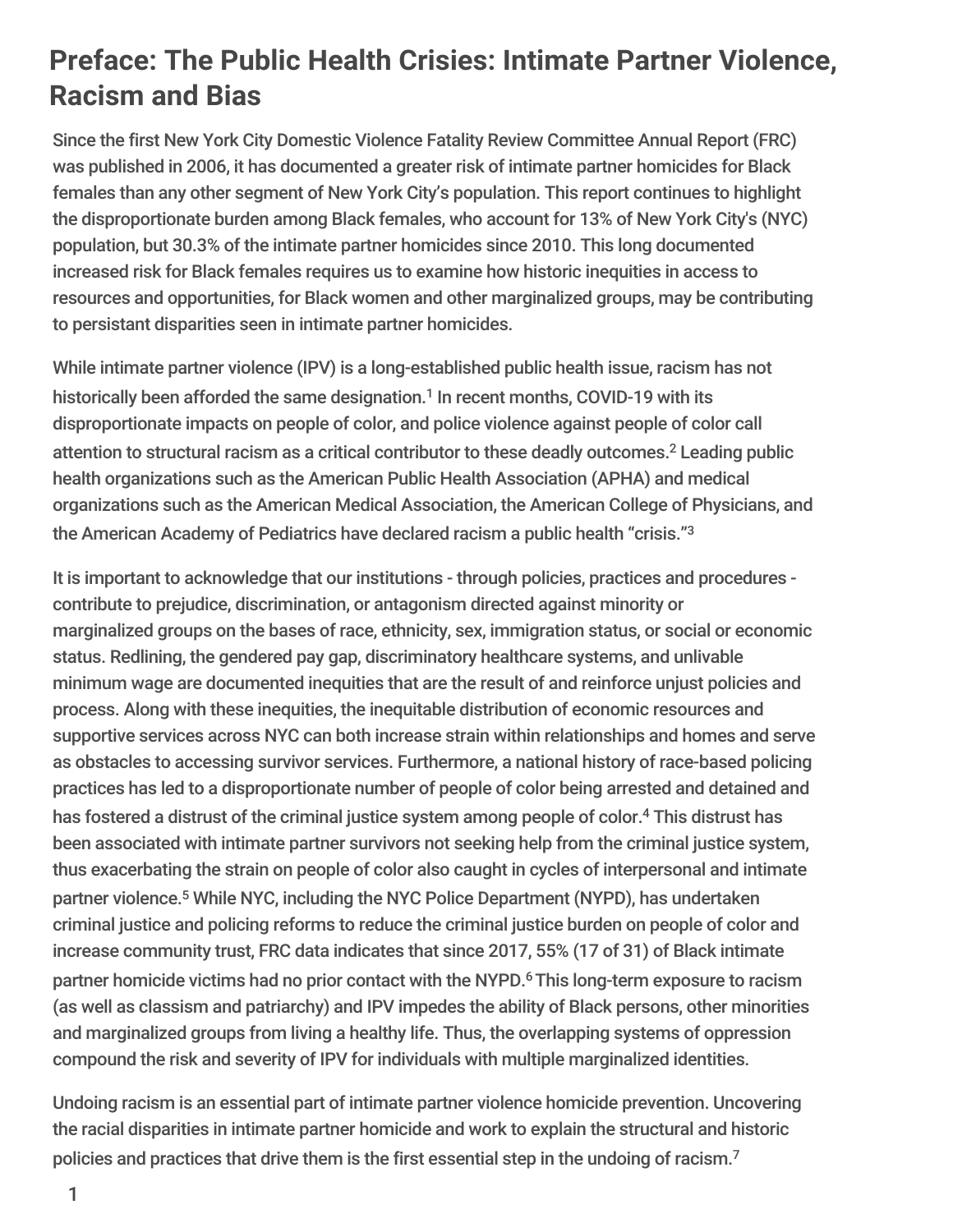Our annual analyses of NYC's intimate partner homicides make clear that communities of color are disproportionately affected, with Black females being particularly adversely impacted. Furthermore, communities of color enduring economic strain (e.g., high unemployment, low median household income, etc.) <sup>8</sup> experience a disproportionate impact: low-income neighborhoods account for just over 20% of the City's population but 40% of NYC's intimate partner homicides. <sup>9</sup> These disparities have persisted in NYC, signaling the deep, structural roots of racism. To reduce IPV's impact, interventions must be developed and implemented to address these roots.

Programs and policies that chip away at some of IPV's entrenched root causes (patriarchy, racism and classism) can mitigate the interpersonal and intergenerational stressors that make individuals vulnerable to violence, while also addressing the limited economic and social opportunities current survivors face. The Mayor's Office to End Domestic and Gender-Based Violence (ENDGBV), with the members of the FRC, is committed to exploring survivor-informed initiatives that address the root causes of violence, including housing stability, economic empowerment, non-criminal and restorative justice programs for survivors. ENDGBV has begun to implement services addressing these root causes:

•**Microgrants Program:** ENDGBV partnered with the Mayor's Fund and Sanctuary for Families to launch a pilot program to deliver micro-grants to survivors. The first-of-its-kind initiative helps mitigate safety, economic, and housing challenges exacerbated by the COVID-19 pandemic that disproportionately affect undocumented, low-income and survivors of color.

• **Criminalized Survivors Program:** Black, transgender, queer and low-income survivors face not only increased risk of intimate partner fatality but also criminalization of their survival strategies. ENDGBV has specialized caseworkers at New York City Family Justice Centers to provide supports specific to the challenge faced by survivor defendants who are disproportionately made up of historically marginalized communities.

• **Respect & Responsibility:** Black, immigrant and LGBTQIA survivors are often justifiably wary of calling the police, and have been advocating for community-based alternatives to support survivor safety for years. Respect and Responsibility, the first City-funded non-mandated program for adults who have caused harm to an intimate partner, meets the needs of these survivors by providing trauma-informed interventions in community-based settings to prevent future violence and support survivor safety outside of the criminal justice system.

While these programs are centered on racial equity, the continued racial disparity in the intimate partner homicide data reinforces the need to advance the analysis and interpretation of data with the twin goals of highlighting and changing these racist institutional policies and practices and promoting racially equitable policies and programs.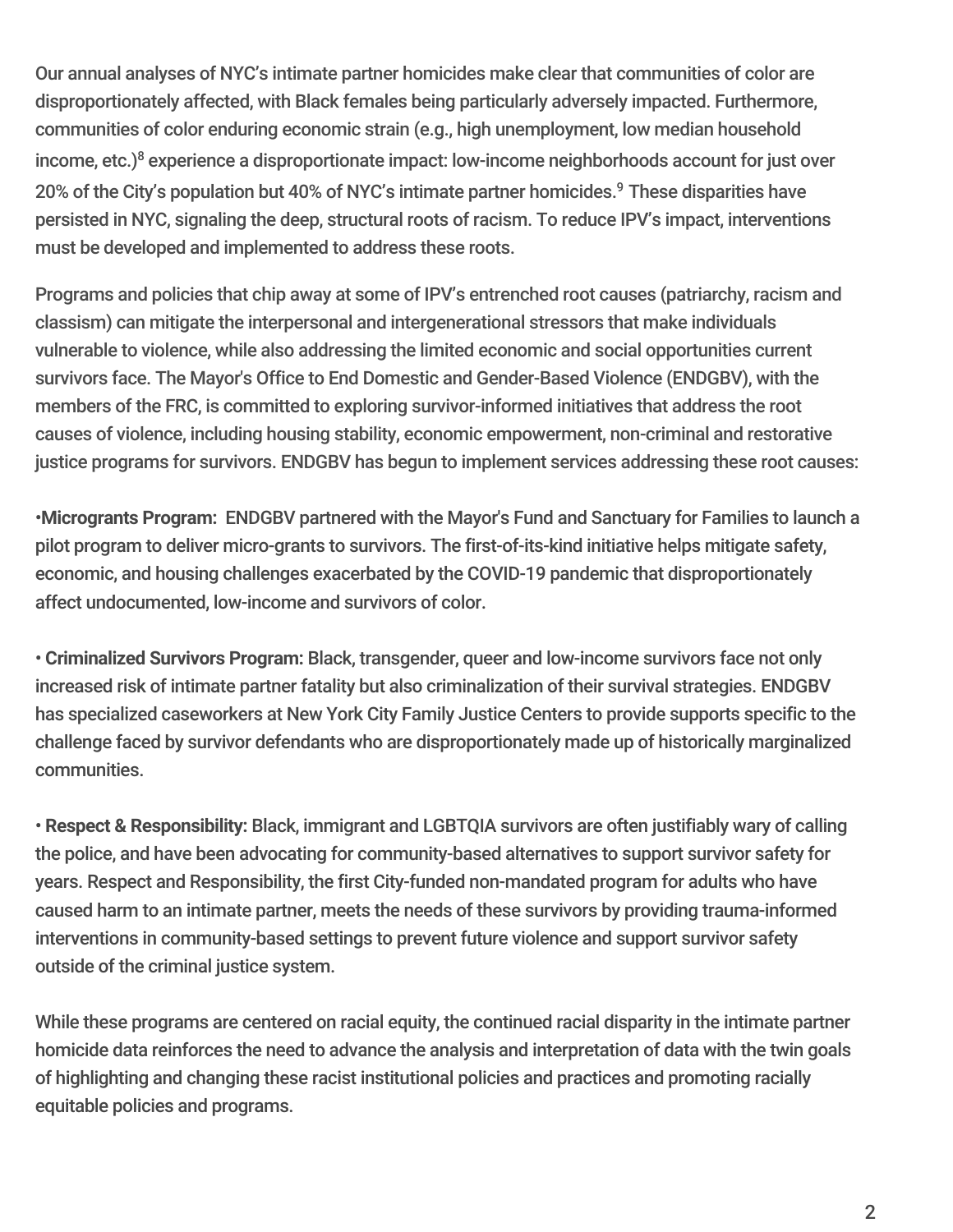## **INTRODUCTION**

From 2010 through 2019, in New York City there were 616 domestic violence homicide incidents involving 663 victims. Domestic violence homicides accounted for 17.8% (663 of 3,730) of homicides that occurred in New York City. During this period, the annual average count of domestic violence homicides was 66. Capturing the most extreme outcome, domestic violence homicides make up only a small fraction of all domestic violence-related offenses.

This report begins with a comparison of 2019 intimate partner homicides with 2018 intimate partner homicides, focusing on their demographic and incident characteristics, including borough and weapon used. This report also pools data from 2010 to 2019 to examine patterns of domestic violence homicide and its sub-types - that is, intimate partner homicide and other family homicide - by summarizing victim and perpetrator age, sex, race/ethnicity as well as incident characteristics.

New York City Police Department (NYPD) data on domestic violence homicide victims' and perpetrators' sex and race/ethnicity are collected and reported by the Fatality Review Committee. These demographic data elements do not accurately capture the affected individuals self-identified gender and race/ethnicity. In addition, usual measurement of risk factors do not consider historic inequities in access to resources, gender-based attitudes about power and control and a history of policies that deny resources to people of color. The data are presented without social or contextual interpretation.

#### **Defining Domestic Violence**

In this report, two types of relationships comprise domestic violence: *Intimate Partner:* Individuals who are currently or formerly married, divorced, dating, boyfriend/girlfriend or who have a child in common. *Other Family:* Individuals who are related by marriage or blood, such as parents/children, siblings, grandparents/grandchildren, cousins, and in-laws.



#### **Figure 1. New York City Domestic Violence Homicides: by Intimate Partner vs. Other Family (2010-2019) (N=663**)

- Domestic violence homicides increased by 16.4% from 55 in 2018, to 64 in 2019.
- Other family-related homicides increased by 52.0% from 25 in 2018, to 38 in 2019.
- Intimate partner homicides decreased by 13.3% from 30 in 2018, to 26 in 2019.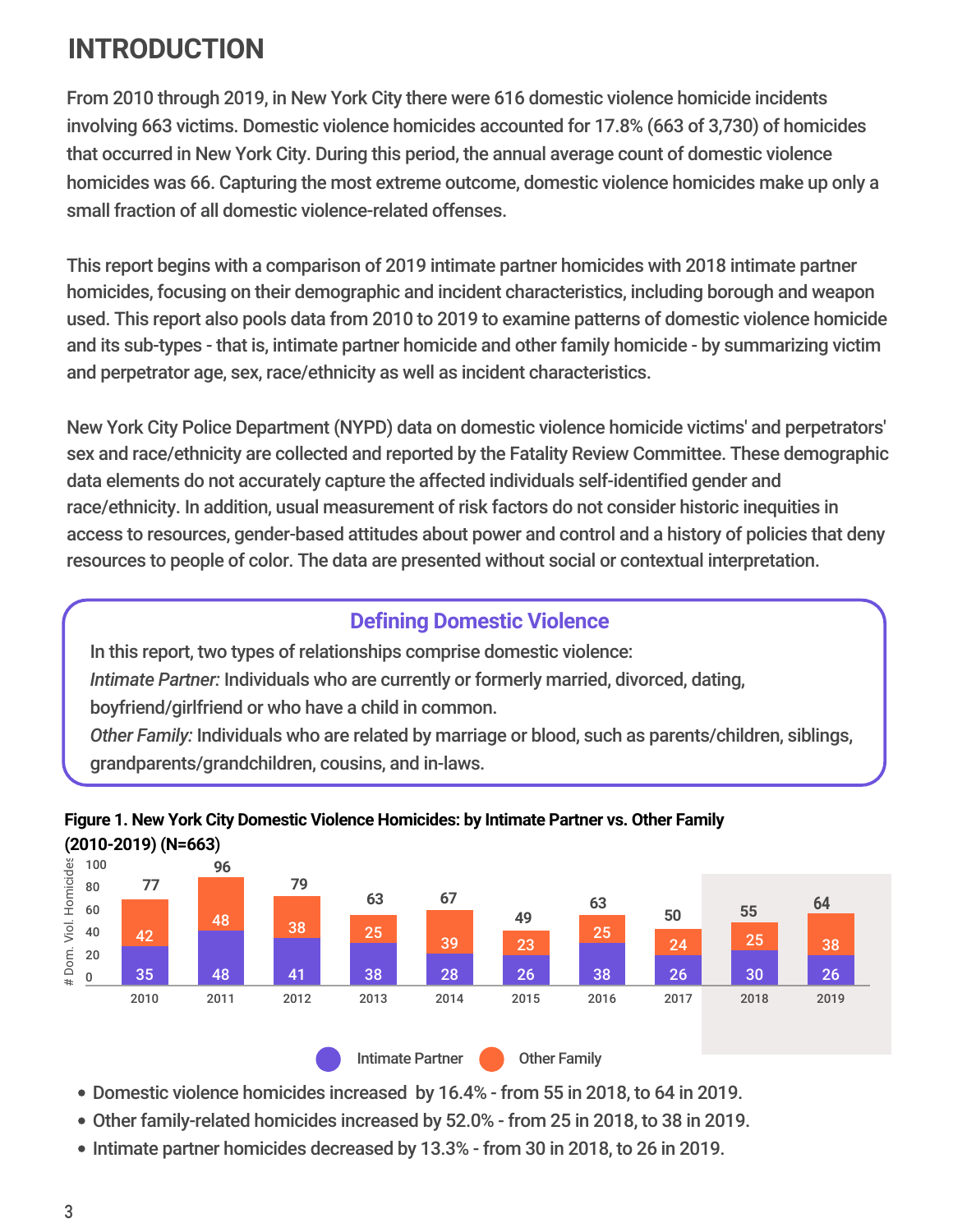## **2019 to 2018 Annual Comparison of Intimate Partner Homicides: Demographics and Incident Characteristics**

- Intimate partner homicides in Brooklyn decreased by 50.0% from 8 in 2018, to 4 in 2019.
- Intimate partner homicides involving a Black victim decreased by 38.5% from 13 in 2018, to 8 in 2019.
- Intimate partner homicides involving a firearm decreased by 50.0% from 8 in 2018, to 4 in 2019.

|                                   | 2019                    | 2018           | # Change                 | Annual Average ('10-'19) |
|-----------------------------------|-------------------------|----------------|--------------------------|--------------------------|
| <b>Intimate Partner Homicides</b> | 26                      | 30             | $-4$                     | 33                       |
| <b>Sex</b>                        |                         |                |                          |                          |
| Female                            | 23                      | 22             | $+1$                     | 26                       |
| Male                              | $\mathbf{3}$            | 8              | $-5$                     | $\overline{7}$           |
| <b>Borough</b>                    |                         |                |                          |                          |
| <b>Bronx</b>                      | $\boldsymbol{9}$        | 13             | $-4$                     | 11                       |
| <b>Brooklyn</b>                   | $\overline{\mathbf{4}}$ | 8              | $-4$                     | 9                        |
| Manhattan                         | 5                       | $\overline{2}$ | $+3$                     | $\overline{\mathbf{4}}$  |
| Queens                            | $6\,$                   | $6\,$          | $\overline{\phantom{a}}$ | $\overline{7}$           |
| <b>Staten Island</b>              | $\overline{2}$          | $\mathbf{1}$   | $+1$                     | $\overline{2}$           |
| <b>Race/Ethnicity</b>             |                         |                |                          |                          |
| Asian                             | $\overline{\mathbf{4}}$ | $\mathbf{1}$   | $+3$                     | 3                        |
| <b>Black</b>                      | ${\bf 8}$               | 13             | $-5$                     | 14                       |
| Hispanic                          | 12                      | 13             | $-1$                     | 12                       |
| White                             | $\mathbf{3}$            | $\mathbf{3}$   | $-1$                     | 5                        |
| <b>Method/Weapon</b>              |                         |                |                          |                          |
| <b>Cutting/Knife</b>              | 15                      | 17             | $-2$                     | 17                       |
| Firearm                           | $\overline{\mathbf{4}}$ | 8              | $-4$                     | 8                        |
| <b>Blunt Trauma</b>               | $\overline{2}$          | $\Omega$       | $+2$                     | 5                        |
| Asphyxiation                      | $\mathbf{1}$            | 1              | $\overline{\phantom{m}}$ | $\overline{2}$           |
| <b>Physical Force</b>             | $\overline{2}$          | 1              | $+1$                     | $\leq$ 1                 |
| <b>Strangulation</b>              | $\overline{2}$          | $\pmb{0}$      | $+2$                     | 1                        |
| Other                             | $\pmb{0}$               | 3              |                          | $\leq$ 1                 |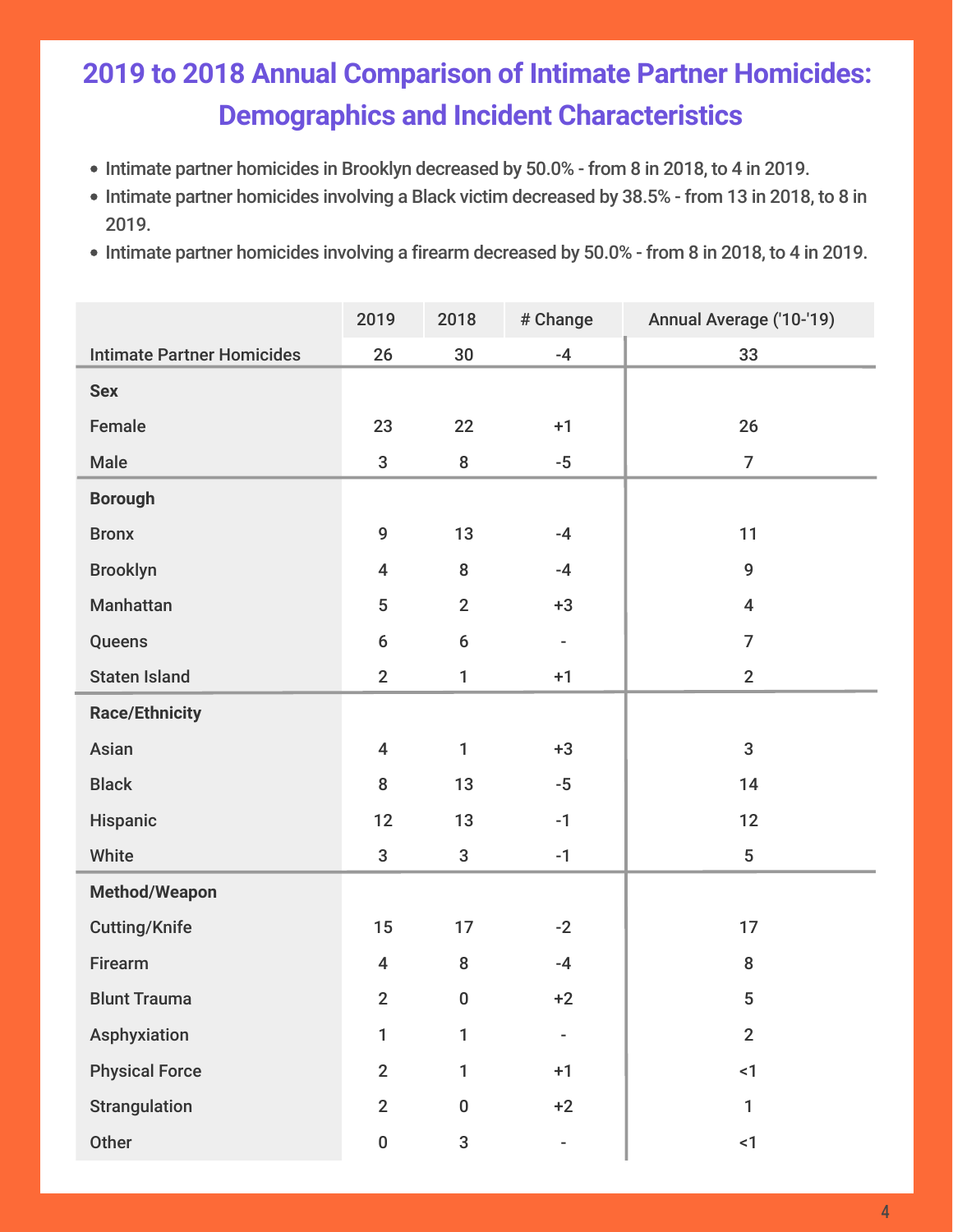## **ALL DOMESTIC VIOLENCE HOMICIDES, 2010-2019** *VICTIM DEMOGRAPHICS*

#### **Sex:** The majority of domestic violence homicide victims were female.



**Figure 2. New York City Domestic Violence Homicides: by Sex/Sub Groups, Intimate Partner and Other Family**

- The majority (60.5%, 401 of 663) of domestic violence homicide victims were female.
- More than 3 out of 4 (77.1%, 259 of 336) intimate partner homicide victims were female.
- Males accounted for a higher percentage (56.3%, 184 of 327) of other family homicide victims compared to intimate partner homicide victims (22.9%, 77 of 336).

#### **Race/Ethnicity:** A higher proportion of homicide victims were Black, compared to other race/ethnicity groups.

**Figure 3. New York City Domestic Violence Homicides: by Race/Ethnicity and Sub Groups, Intimate Partner and Other Family (2010-2019) (N=663**)



- Black individuals accounted for 49.5% (328 of 663) domestic violence homicides, 41.1% (138 of 336) of intimate partner homicides, and 58.1% (190 of 327) of homicides involving other family members.
- Hispanic individuals accounted for 28.2% (187 of 663) of domestic violence homicides, 34.8% (117 of 336) of intimate partner homicides, and 21.4% (70 of 327) of homicides involving other family members.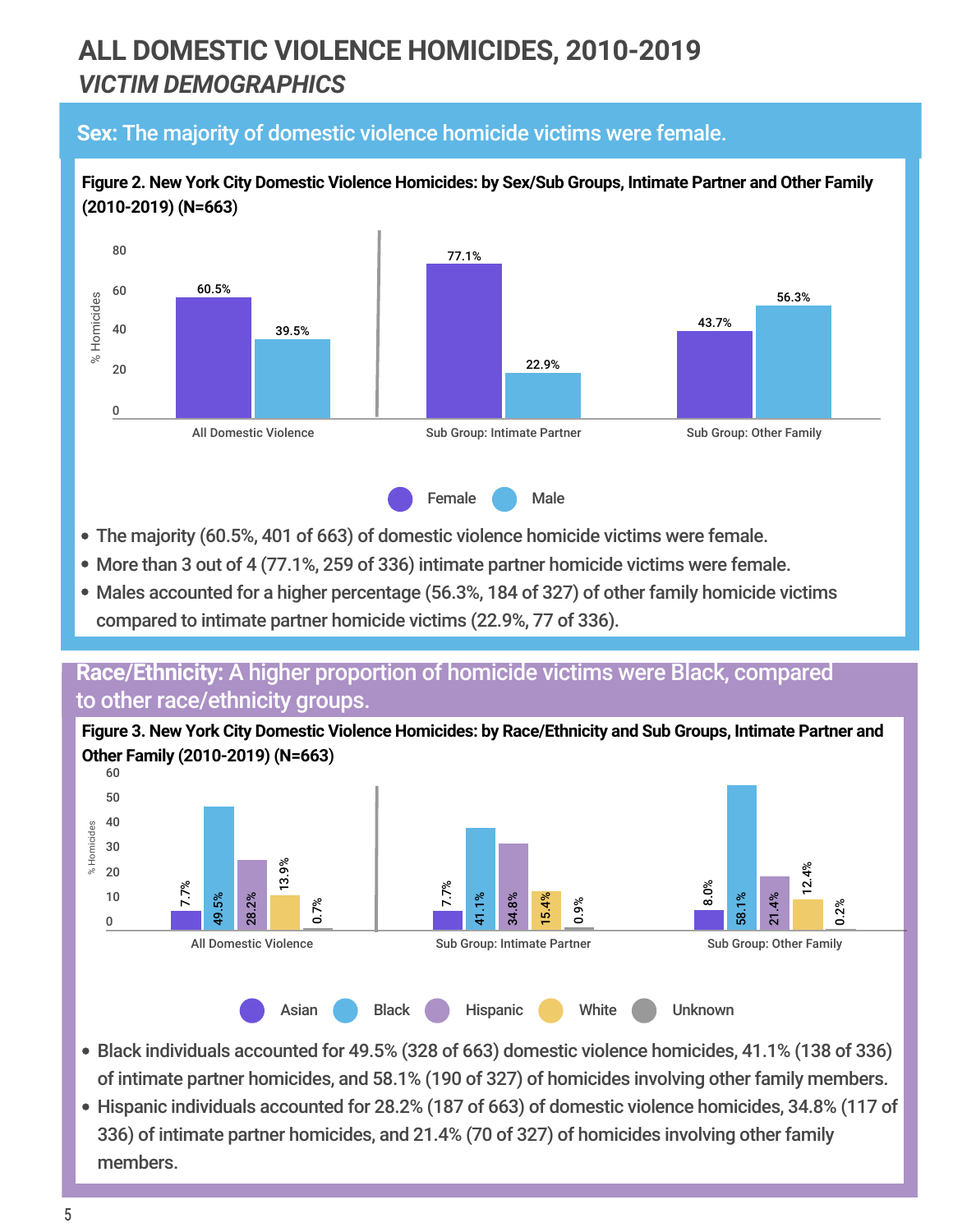#### **Age: More than** 20% of domestic violence homicides involved a child victim 10 years of age or younger.

**Figure 4. New York City Domestic Violence Homicides: by Age Sub Groups Intimate Partner and Other Family (2010-2019) (N=663**)



- Almost 1 out of every 5 (20.5%,136 of 663) domestic violence homicides involved a child age 10 and under. 2 out of every 5 (41.6%, 136 of 327) other family homicides involved a child age 10 and under.
- 1 out of every 4 (26.2%, 174 of 663) domestic homicides and intimate partner homicides (25.0%, 84 of 336) involved a victim age 50 and over.
- The number of intimate partner homicide victims was similar in the 18-29, 30-39 and 40-49 year age categories.
- The average age of the intimate partner victims was 40 years, and the median age was 38 years.

## **ALL DOMESTIC VIOLENCE HOMICIDES, 2010-2019: Location**

#### **Borough:** Bronx had the highest rate of domestic violence homicides.

Figure 5. New York City Domestic Violence Homicides: by Borough Sub Groups Intimate Partner and Other Family **(2010-2019) (N=663**)

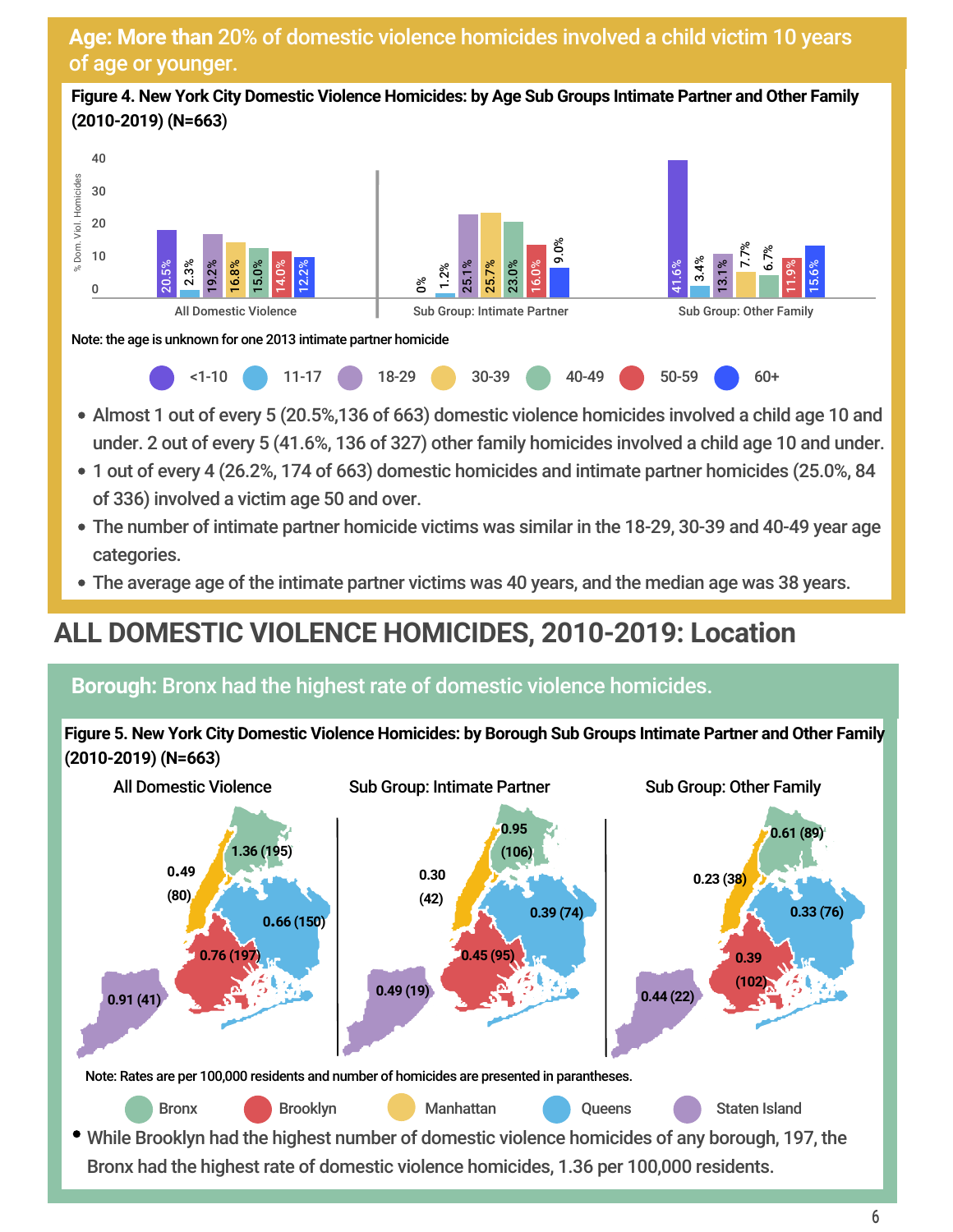(Continued from previous page)

The Bronx had the highest number and rate of intimate partner homicides, 106 and 0.95 per 100,000 residents. The rate of intimate partner homicides in the Bronx is almost twice that of the borough with the second highest rate, Staten Island.

## **IN FOCUS: INTIMATE PARTNER HOMICIDES, 2010-2019**

The following section is focused on the 336 intimate partner homicides from 2010 through 2019. These 336 intimate partner homicides involved 336 victims and 340 perpetrators.

## **INTIMATE PARTNER HOMICIDES, 2010-2019** *VICTIM AND PERPETRATOR DEMOGRAPHICS*

**Victim Sex and Race/Ethnicity:** Black and Hispanic females were disproportionately affected by intimate partner homicides.

| Table 1. New York City Intimate Partner Homicides: by Sex and Race/Ethnicity (2010-2019) (N=333) <sup>10</sup> |                                                        |                     |  |  |
|----------------------------------------------------------------------------------------------------------------|--------------------------------------------------------|---------------------|--|--|
| <b>Victim</b>                                                                                                  | Percent of Intimate Partner Homicides (# of homicides) | % of NYC Population |  |  |
| <b>Male</b>                                                                                                    |                                                        |                     |  |  |
| Asian                                                                                                          | $0.6\%(2)$                                             | 6.3%                |  |  |
| <b>Black</b>                                                                                                   | $11.1\% (37)$                                          | 10.0%               |  |  |
| Hispanic                                                                                                       | $8.4\%(28)$                                            | 13.3%               |  |  |
| White                                                                                                          | $3.0\%$ (10)                                           | 17.2%               |  |  |
| <b>Female</b>                                                                                                  |                                                        |                     |  |  |
| Asian                                                                                                          | $7.2\%$ (24)                                           | 7.0%                |  |  |
| <b>Black</b>                                                                                                   | $30.3\%$ (101)                                         | 13.0%               |  |  |
| <b>Hispanic</b>                                                                                                | 26.4% (88)                                             | 14.6%               |  |  |
| White                                                                                                          | 12.9% (43)                                             | 18.7%               |  |  |

Notes: Race is unknown for 3 intimate partner homicides in 2013.

- Black females were disproportionately affected by intimate partner homicides. Black females accounted for 30.3% of intimate partner homicides, while accounting for 13.0% of the population in New York City.
- Hispanic females accounted for 26.4% of intimate partner homicides, while accounting for 14.6% of the population in New York City.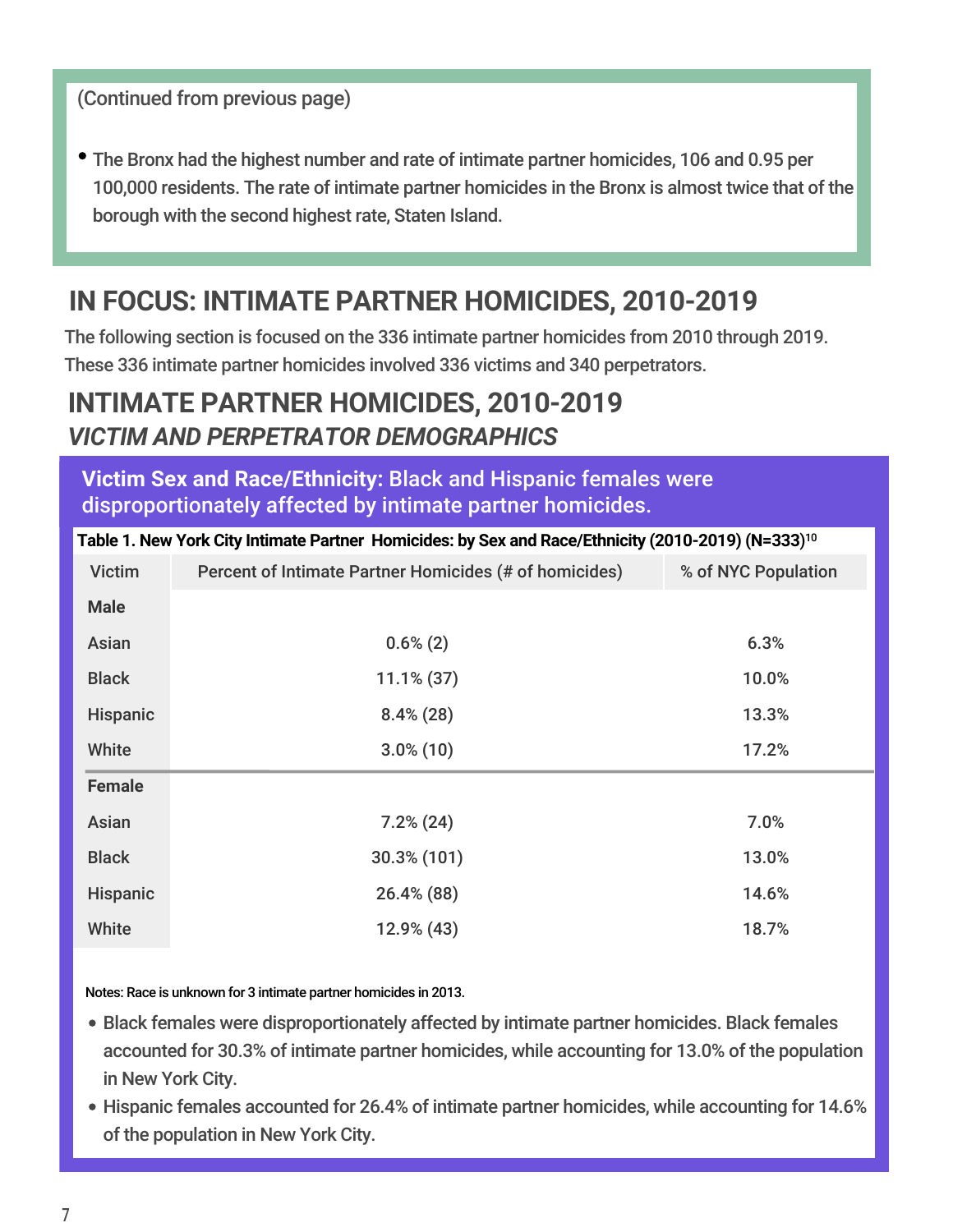#### **Victim Age and Sex :** Females age 18-29 and 40-49 had the highest number of intimate partner homicides.

| Table 2. New York City Intimate Partner Homicides: by Victim Age and Sex (2010-2019) (N=335) <sup>11</sup> |  |
|------------------------------------------------------------------------------------------------------------|--|
|                                                                                                            |  |

| Age of Victim -<br>Years       | % Male Victims<br>(4) | % of NYC<br>Population | % Female<br>Victims $(\#)$ | % of NYC<br>Population |
|--------------------------------|-----------------------|------------------------|----------------------------|------------------------|
| $15 - 17$                      | $0.30\%$ (1)          | 2.3%                   | $.90\%(3)$                 | 2.3%                   |
| 18-29                          | $5.7\%$ (19)          | 11.8%                  | 19.1% (64)                 | 12.2%                  |
| 30-39                          | $7.5\%$ (25)          | 9.0%                   | $18.2\%$ (61)              | 9.6%                   |
| 40-49                          | $4.2\%$ (14)          | 8.1%                   | 19.1% (64)                 | 8.7%                   |
| 50-59                          | $3.3\%$ (11)          | 7.0%                   | 12.8% (43)                 | 8.1%                   |
| 60-69                          | $0.90\%$ (3)          | 4.7%                   | $5.4\%$ (18)               | 5.9%                   |
| 70-79                          | $1.2\%$ (4)           | 3.9%                   | $1.5\%$ (5)                | 6.4%                   |
| Total #/% of<br><b>Victims</b> | 23.0% (77)            |                        | 77.0% (258)                |                        |

Average Age 40.0 years 40.4 years 40.4 years

- I. I. Females age 18-29, 30-39 and 40-49 were disproportionately affected by intimate partner homicides. While females age 40-49 account for 8.7% of NYC's population, they accounted for 19.1% of all intimate partner homicides. Similarly, females 30-39 account for 9.6% of the City's residents but 18.2% of intimate partner homicides.
- Males, of all age groups, were significantly less likely to be an intimate partner homicide victim when compared to females. Note: The victim age is unknown for 1 intimate partner homicide in 2013.

#### **Perpetrator Age:** Males were the perpetrator in almost 80% of intimate partner homicides.

| Age of<br>Perpetrator -<br><b>Years</b> | Male %<br>Perpetrators (#) | % of NYC<br><b>Population</b> | Female %<br>Perpetrators (#) | % of NYC<br><b>Population</b> |
|-----------------------------------------|----------------------------|-------------------------------|------------------------------|-------------------------------|
| $15 - 17$                               | 0                          | 2.3%                          | $0.30\%$ (1)                 | 2.3%                          |
| 18-29                                   | $17.2\%$ (58)              | 11.8%                         | $7.7\%$ (26)                 | 12.2%                         |
| 30-39                                   | $21.3\%$ (72)              | 9.0%                          | $5.3\%$ (18)                 | 9.6%                          |
| 40-49                                   | 18.9% (64)                 | 8.1%                          | $3.3\%$ (11)                 | 8.7%                          |
| 50-59                                   | $16.6\%$ (56)              | 7.0%                          | $1.8\%$ (6)                  | 8.1%                          |
| 60-69                                   | $3.8\%$ (13)               | 4.7%                          | $0.6\%(2)$                   | 5.9%                          |
| $70+$                                   | $3.3\%$ (11)               | 3.9%                          | $0.0\%$ (0)                  | 6.4%                          |
| Total #/% of<br><b>Perpetrators</b>     | 81.1% (274)                |                               | 19.0% (64)                   |                               |
| <b>Average Age</b>                      | 41.5 years                 |                               | 34.0 years                   |                               |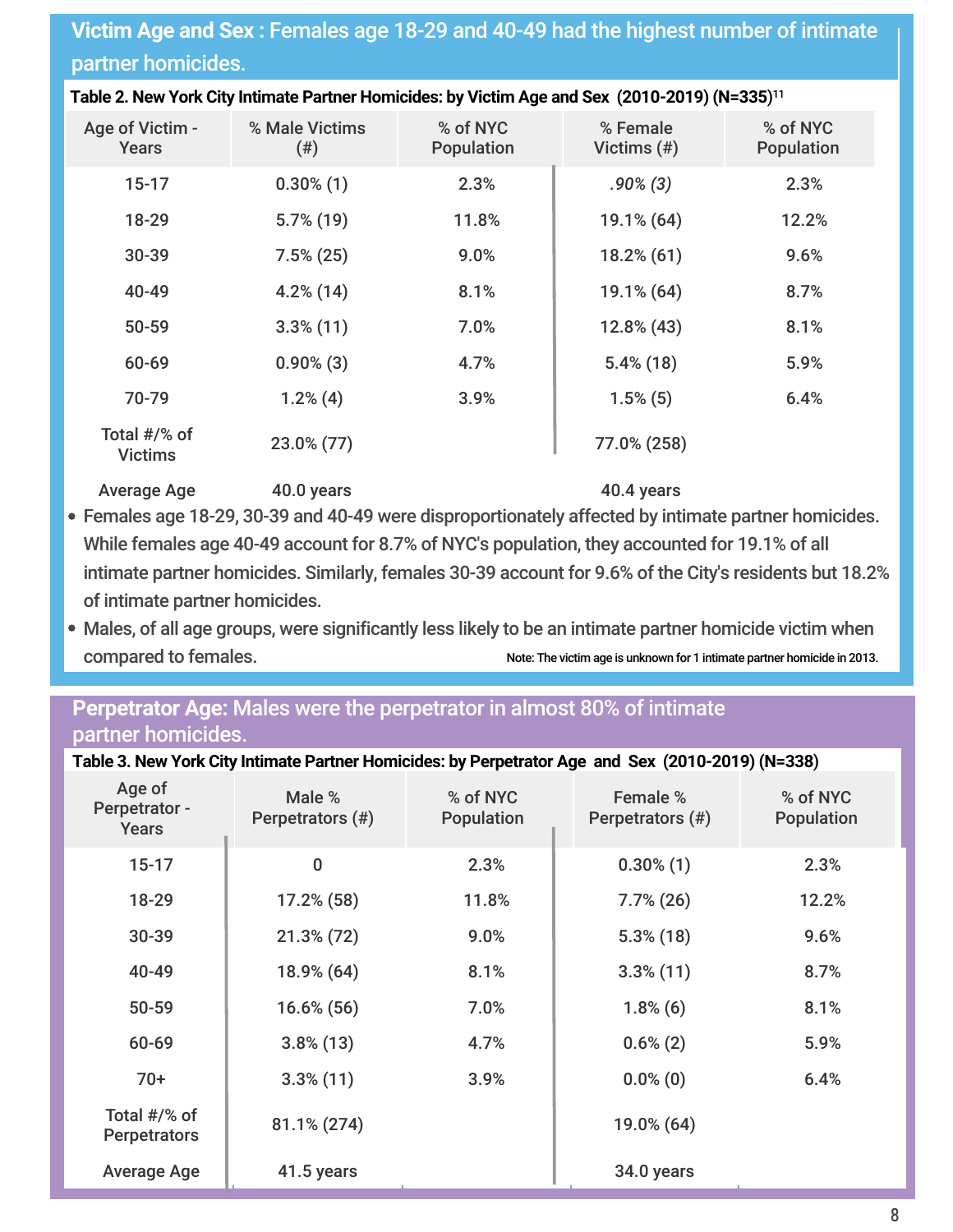#### (Continued from previous page)

Note: The perpetrator age is unknown for 1 intimate partner homicide in 2013 and perpetrator sex is unknown for 1 intimate partner homicide in 2019.

- There were 4 times as many male perpetrators (274) of intimate partner homicides compared to female perpetrators (64).
- The annual average age of an intimate partner homicide perpetrator for males was almost 42 years, which is 8 years higher than the average age for females (34 years).
- For males, the age range with the highest percentage of perpetrators was 30-39 (21.3%), followed by 40-49 (18.9%). For females, the age range with the highest percentage of perpetrators was 18-29 (7.7%).

## **INTIMATE PARTNER HOMICIDES, 2010-2019** *INCIDENT CHARACTERISTICS*

**Weapon-Method: Knives or cutting instruments were used in half of all intimate partner homicides**.



- L L Half (50.3%, 169 of 336) of intimate partner homicides were committed with a knife or other cutting instrument.
- Firearms were used in 22.9% (77 of 336) of intimate partner homicides.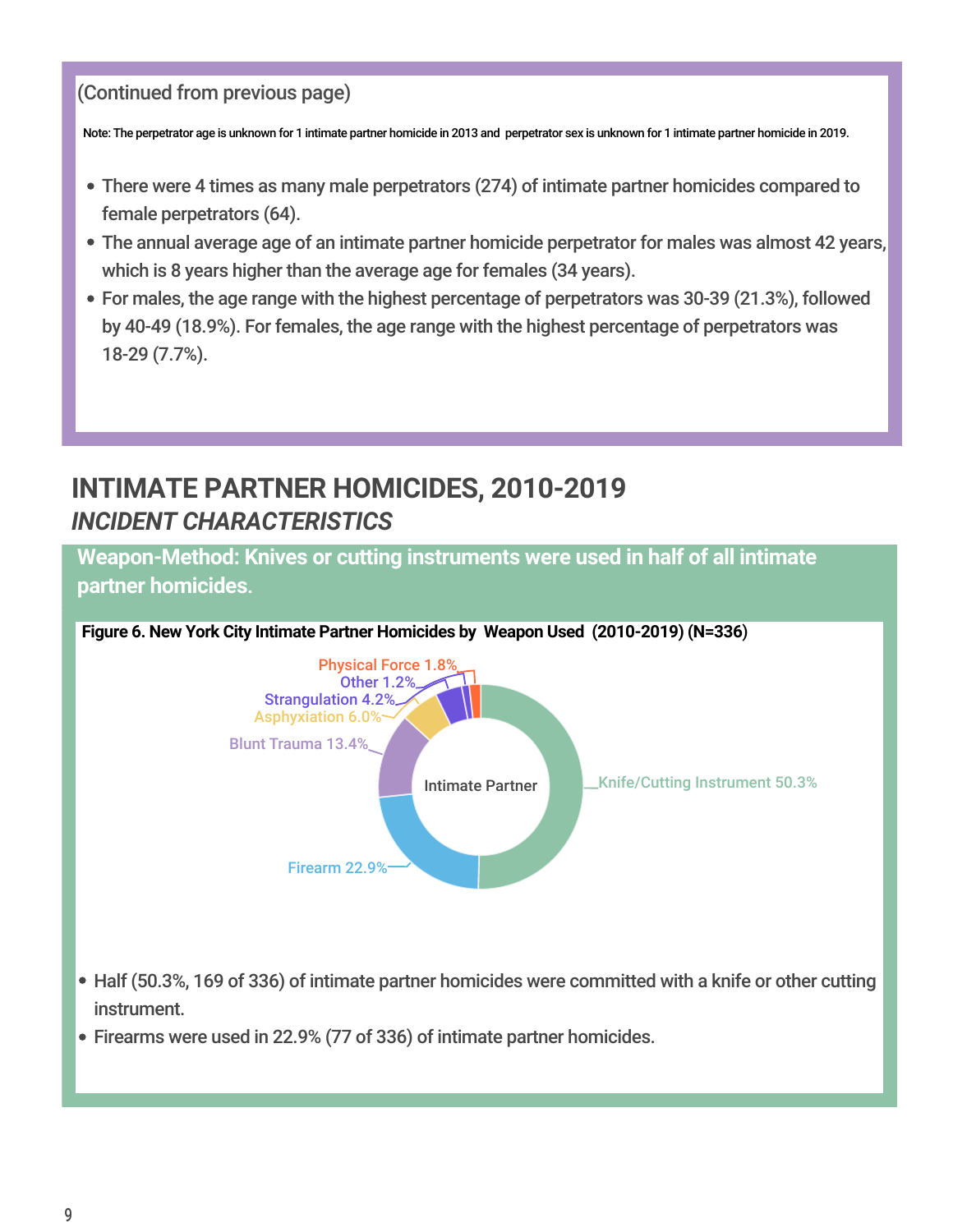**Perpetrator-Victim Relationship:** 4 out of 10 intimate partner homicide victims were the current boyfriend/girlfriend of the perpetrator. 12

| <b>Relationship Type</b>                           | <b>No. of Intimate Partner</b><br><b>Homicides</b> | % of Intimate Partner<br><b>Homicides</b> |
|----------------------------------------------------|----------------------------------------------------|-------------------------------------------|
| <b>Opposite-sex</b><br><b>Boyfriend/Girlfriend</b> | 135                                                | 39.7%                                     |
| <b>Spouse</b>                                      | 100                                                | 29.4%                                     |
| <b>Common Law</b>                                  | 38                                                 | 11.2%                                     |
| <b>Child-in-Common</b>                             | 31                                                 | 9.1%                                      |
| Same-sex<br><b>Boyfriend/Girlfriend</b>            | 15                                                 | 4.4%                                      |
| <b>Ex-Boyfriend/Girlfriend</b>                     | 17                                                 | 5.0%                                      |
| <b>Other</b>                                       | 4                                                  | 1.2%                                      |

#### **Table 4. Intimate Partner Homicides by Perpetrator Relationship (2010-2019) (N=340**)

The majority (69.1%, <sup>235</sup> of 340) of intimate partner homicide perpetrators were the current opposite-sex boyfriend/girlfriend (39.7%,135 of 340) or spouse (29.4%, 100 of 340) of the victim.

#### **Location:** Almost 4 out of 5 intimate partner homicides occurred in a residence - often the residence of the victim.



Note: the location of the intimate partner homicide could not be determined from the OCME records in 8 intimate partner homicide

- The highest number of intimate partner homicides occurred in a residence (79.3%, 260 of 328), with 70.7% (232 of 328) occurring in the residence of the victim.
- Only 1 in 10 (11.0%, 36 of 328) occurred in public (sidewalk) while another 2.7% (9) occurred in a car.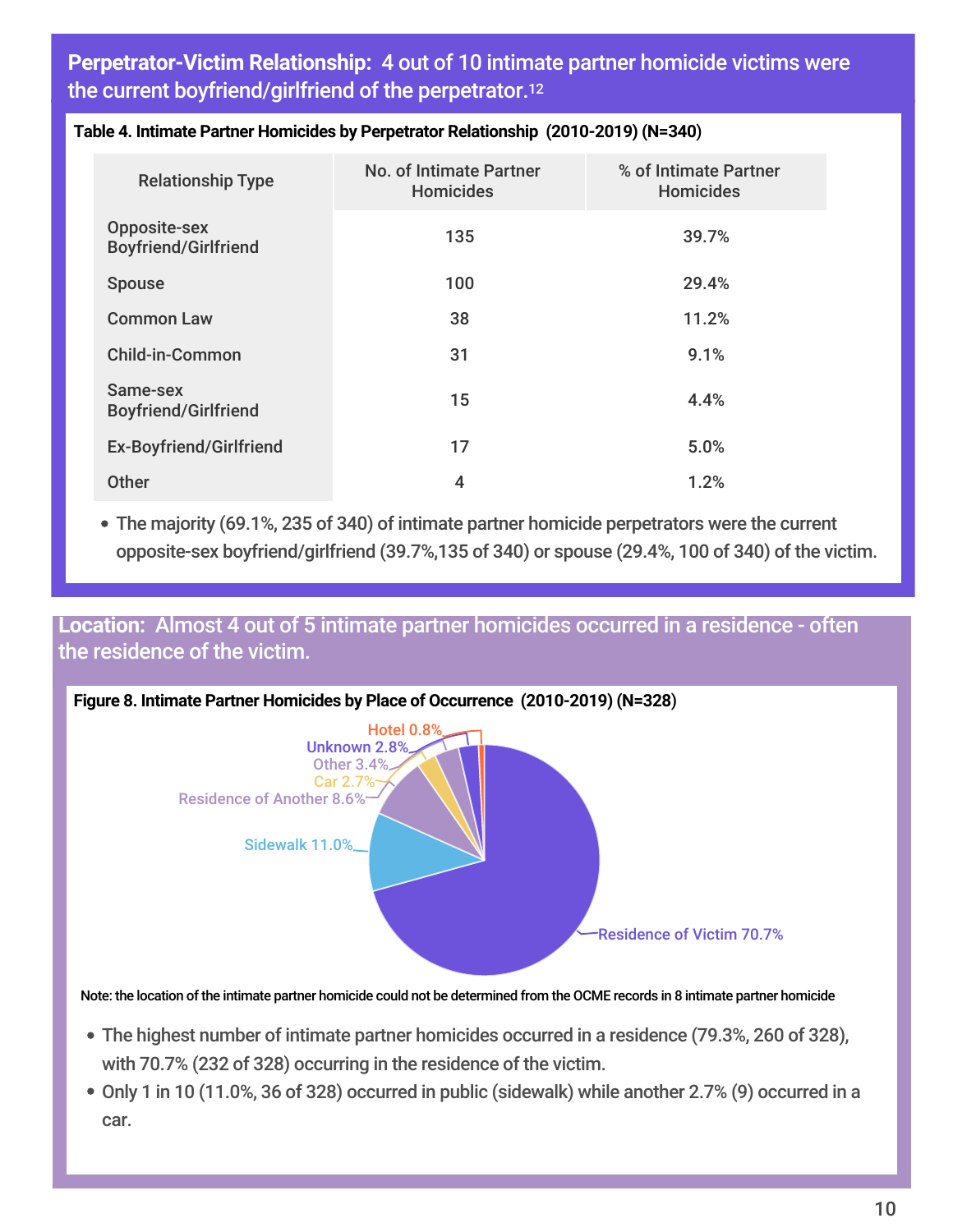## **INTIMATE PARTNER HOMICIDES: CONTACT AND REPORTED HISTORY WITH CITY AGENCIES**

This section explores the documented pre-incident contacts between City agencies that are members of the New York City Domestic Violence Fatality Review Committee (FRC) and the 336 victims and 340 perpetrators of intimate partner homicides between 2010 and 2019. For all agencies, except the NYPD and NYC Probation Department, the contact referenced below occurred within the 12 months prior to the homicide. For NYPD, contact refers to contact at any time prior that involved a domestic violence incident between the victim and the perpetrator. For New York City Probation Department, contact refers to the victim or the perpetrator being on probation at the time of the homicide and ever having a probation history.

**Administration for Children's Services (ACS):** Between 2010 and 2019, ACS had contact with 6 victims (1.8%, 6 of 336) and 6 perpetrators (1.8%, 6 of 340) in the 12 months prior to the homicide.

**Department for the Aging (DFTA):** Between 2010 and 2019, DFTA did not have any contact with victims or perpetrators of intimate partner homicides involving victims age 60 or older in the 12 months prior to the homicide.

**Human Resources Administration (HRA)**: Between 2010 and 2019, HRA had contact with 21 victims (6.3%, 21 of 336) and 6 perpetrators (1.8%, 6 of 340) who had accessed domestic violence services in the 12 months prior to the homicides. $^{13}$ 

In regards to victims and perpetrators of the 2015-2019 intimate partner homicides, HRA had contact with 89 of 146 victims (61.0%) and 90 of 150 (60.0%) perpetrators for services including cash assistance, Supplemental Nutrition Assistance, and Medicaid in the 12 months prior to the homicide.

In 2018 and 2019 intimate partner homicides, HRA had contact with 5 (8.9%, 5 of 56) of the victims and 8 (14.0%, 8 of 57) of the perpetrators for services related to child support in the 12 months prior to the homicide.

**New York City Mayor's Office to End Domestic and Gender-Based Violence (ENDGBV):** Between 2010 and 2019, the New York City Family Justice Centers, which are operated by ENDGBV, had contact with 18 victims (5.5%, 18 of 336) and 5 perpetrators (1.5%, 5 of 340) in the 12 months prior to the homicide. 10 (55.5%, 10 of 18) of the victims only had contact with the District Attorney's Office, while the other 8 victims (44.4%) only had contact with other non-criminal justice services which included counseling,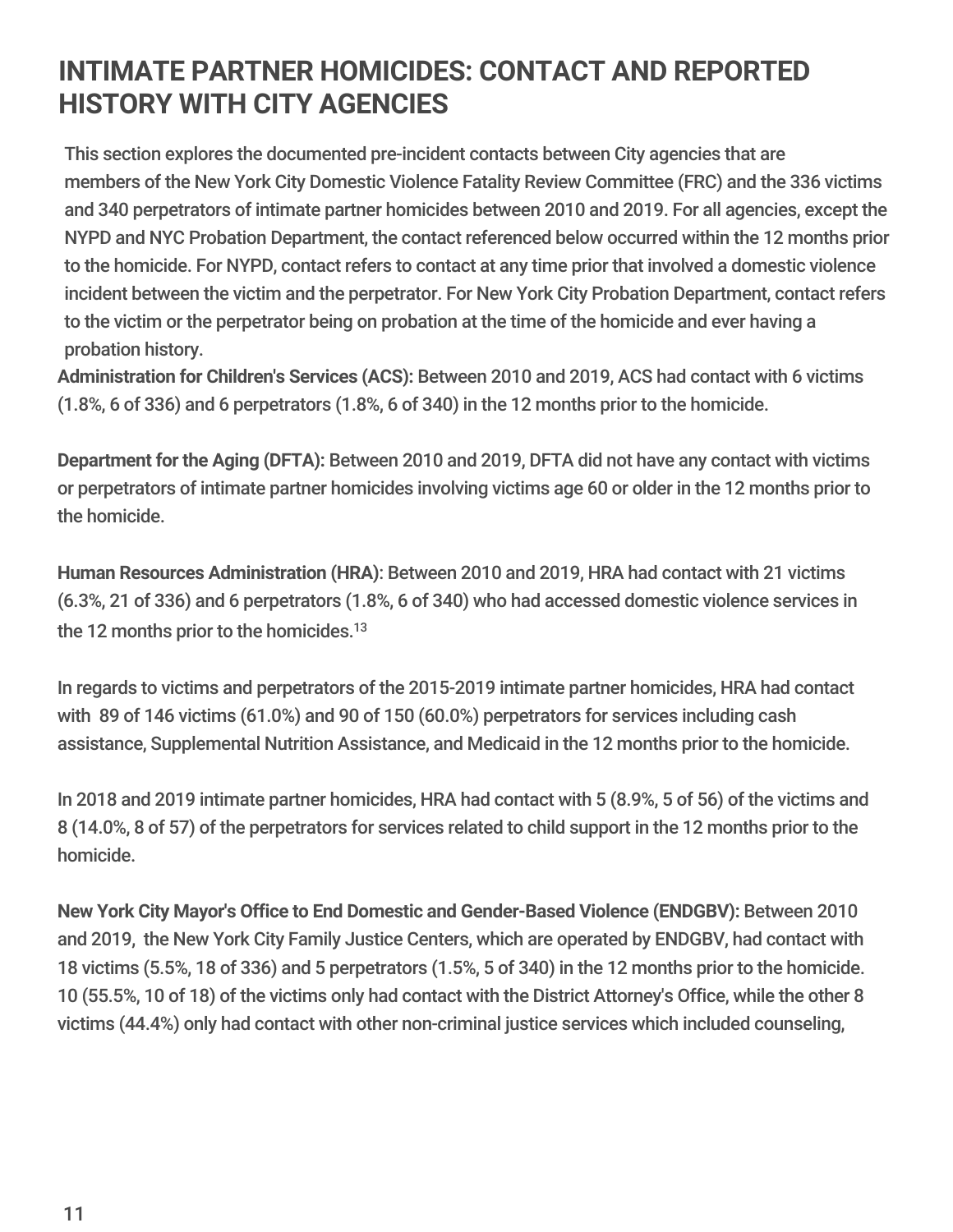case management and civil legal services. Two of the perpetrators (40%, 2 of 5) only had contact with the District Attorney, while the other perpetrator (20%, 1 of 5) met with the District Attorney and received non-criminal justice services which included case management, counseling and civil legal services. The other two perpetrators (40%, 2 of 5) only received non-criminal justice services at the Family Justice Centers.

**New York City Housing Authority (NYCHA)**: Between 2010 and 2019, 36 intimate partner homicides (10.7%, 36 of 336) involved authorized or unauthorized residents of NYCHA. <sup>14</sup> Thirty of the homicide victims and 19 of the homicide perpetrators were residing at NYCHA. Among these, NYCHA had contact with 5 victims (16.7%, 5 of 30) and 2 perpetrators (10.5%, 2 of 19) involved in 6 intimate partner homicides in the 12 months prior to the homicide. In 2019, none of the victims or perpetrators had contact with NYCHA in the 12 months prior to the homicide.

**New York City Department of Probation:** For 2018 and 2019, the only years for which Probation data are available, none of intimate partner homicide victims or perpetrators were on probation at the time of the homicide or within 12-months of the homicide.

**New York City Police Department (NYPD):** Between 2010 and 2019, the NYPD had a reported history with the victims and perpetrators in 38.7% (130 of 336) of the intimate partner homicides. In 28.5% (37 of 130) of the reported histories, the NYPD filed only a domestic incident report (DIR), while in the other 71.5% (93 of 130) there was a DIR and police complaint report (also referred to as a "61 report") filed. According to NYPD records, in 12.8% (43 of 336) of intimate partner homicides there was an active order of protection at the time of the incident.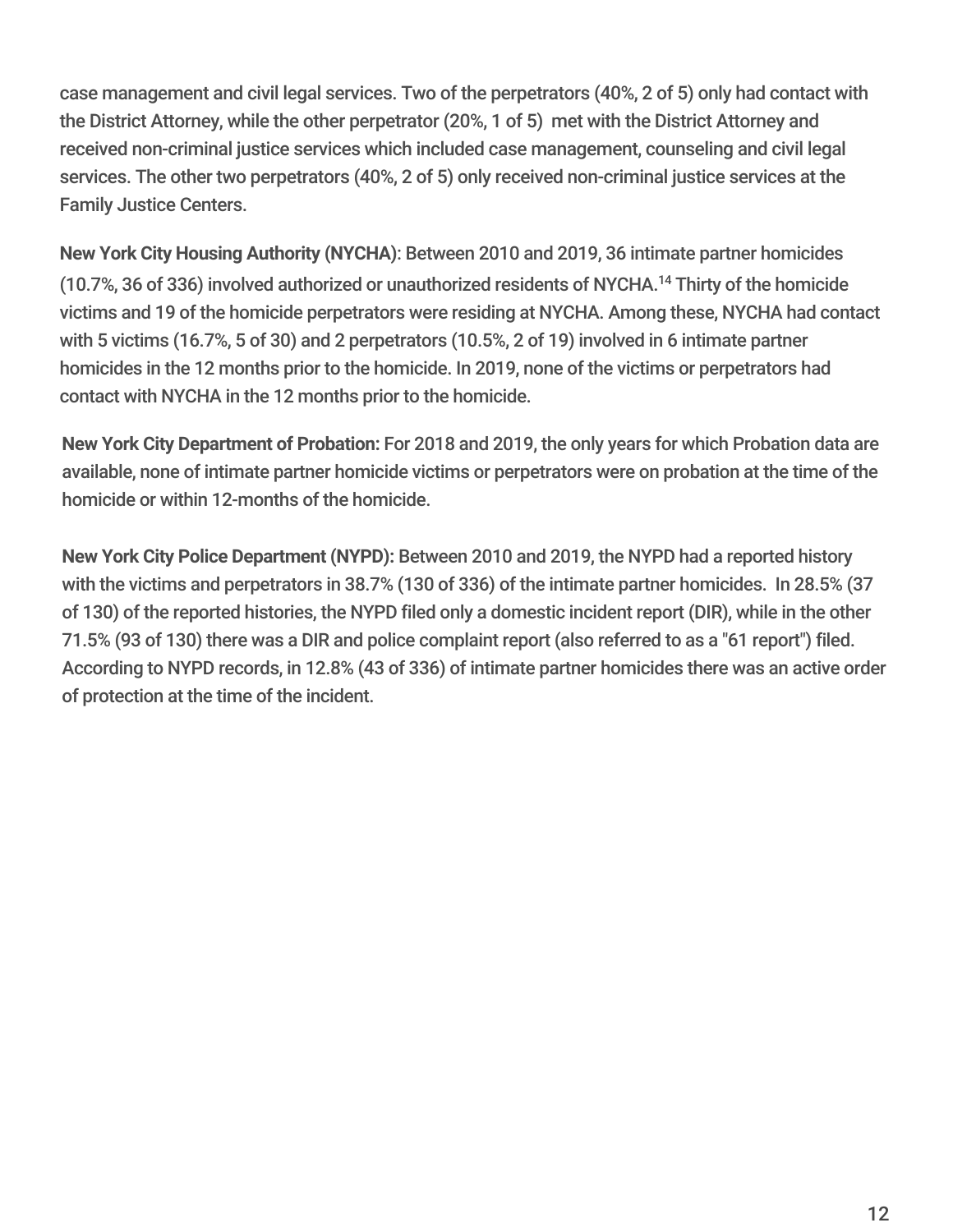## **RECOMMENDATIONS**

#### **Prevention and Intervention**

- The Fatality Review Committee members will continue to analyze the intimate partner homicide data and work to identify racially equitable policies, procedures and programs that can reduce intimate partner homicides for all New Yorkers.
- Focus attention on the persistence of intimate partner violence and the need to work with community members and service providers to examine how historic inequities in access to resources and opportunities, by gender identity, race/ethnicity, and sexual orientation, may be contributing to geographic disparities seen in intimate partner homicides. In the next year, ENDGBV will:

(1) Release a report that highlights the race and gender inequities in intimate partner victimization in New York City.

(2) Release a summary report of the research on the effects of institutional racism and systemic prejudice on domestic and gender-based violence.

#### **Public Education**

- Continue to amplify intervention and prevention activities in NYC neighborhoods with the highest reported rates of intimate partner homicides.
- Increase outreach and public education activities to raise awareness about the availability of community-based and remote intimate partner violence services, as well as resources such as the NYC HOPE resource portal (nyc.gov/nychope), the New York City Domestic Violence Hotline: (212) 621- HOPE; TTY: 1-866-604-5350 and the New York City Department for the Aging , Elderly Crime Victims Resource Center at (212) 442-3103.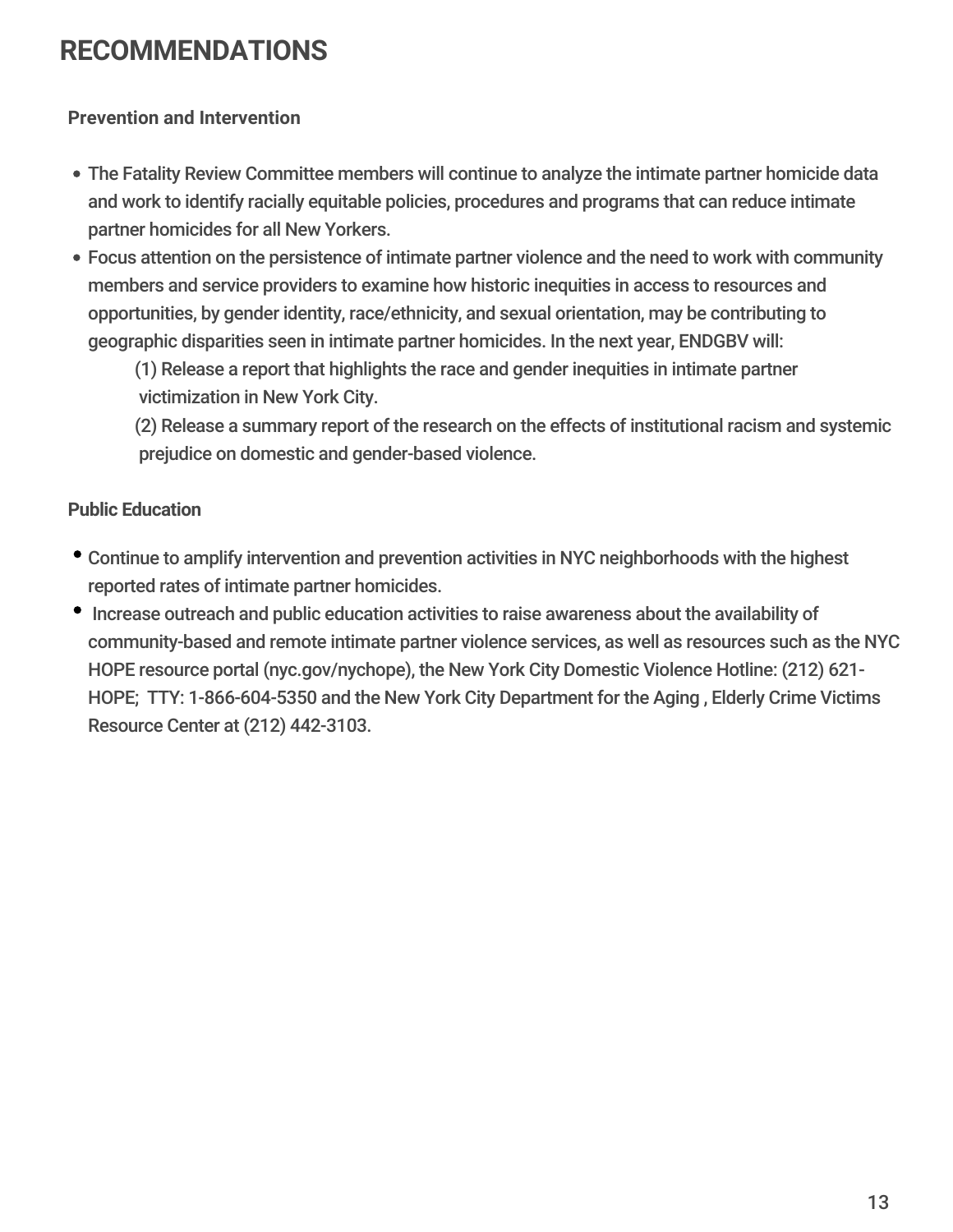## **DATA SOURCES**

**New York City Police Department (NYPD):** The NYPD maintains information on domestic violence homicides and provides the NYC Domestic Violence Fatality Review Committee (FRC) with the location of each homicide and demographic information related to each victim and perpetrator. The NYPD determined the relationship between the perpetrator and victim and classified the relationship by intimate partner or other family member.

**Contact with City Agencies:** The FRC provided each agency member with identifiers (name, date of birth, address) for each victim and perpetrator of intimate partner homicides that occurred from 2010 through 2019, and the agencies independently cross-referenced that list with agency files and reported if the victims and/or perpetrators had any contact with the agency during the 12 months prior to the homicide.

**United States Census and Population Estimates:** The population data used in this report were obtained from the New York City Department of City Planning and are from the 2010 United States Census and the American Community Survey (ACS) multi-year estimates for 2012 to 2016, the most current data available. Population counts for intimate partner homicide rate computations include individuals 15 years of age and older.

**New York City Office of the Chief Medical Examiner (OCME):** Using the list of intimate partner homicides provided by the NYPD, OCME records were accessed through the UVIS Case Management System. A search based on victims' first and last name, date of death, and borough was conducted for each homicide. Death Certificates and investigative reports were analyzed to determine month, day, time and location of each homicide.

**Interpreting Report Findings:** Comparison of homicide counts over time and between subgroups must be interpreted with caution. While noteworthy changes from 2010 to 2019 are highlighted in the report, not all changes are statistically significant. Fluctuations in the intervening years reflect no discernible upward or downward trend. Statements about variation in the relative rate of domestic homicide across subgroups indicate only observed associations that cannot be interpreted causally.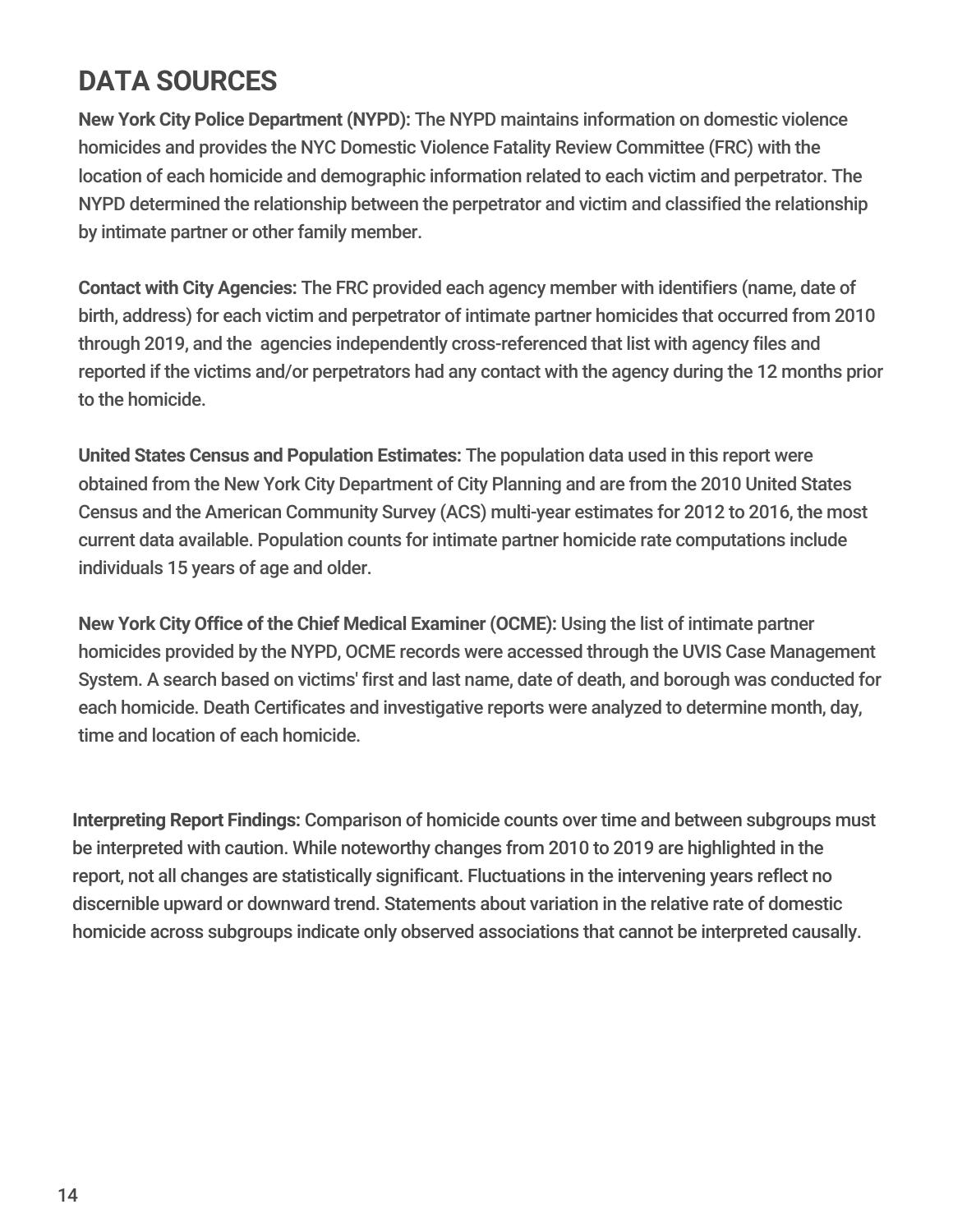## **2019 FATALITY REVIEW COMMITTEE MEMBERS**

Cecile Noel, Commissioner, Mayor's Office to End Domestic and Gender-Based Violence; Karina Bernabe, Project Manager, Dominican Women's Development Center, Nuevo Amanecer (Mayoral Appointee); Seven Brown (Mayoral Appointee); Raquel Singh, Executive Director, Voices of Women (Mayoral Appointee); Beverly Tillery, Executive Director, NYC Anti-Violence Project (Mayoral Appointee, Designee: Catherine Shugrue dos Santos, Director of Client Services); David Hansell, Esq., Commissioner Administration of Children's Services (Designee: Susan Clee, Director); Lorraine Cortés-Vázquez, Commissioner, Department for the Aging (Designee: Aurora Salamone, Director, Elderly Crime Victims Resource Center); Daniel Nigro, Commissioner, New York City Fire Department (Designee: Patrick Flynn, Deputy Chief, EMS Operations); Michael E. McMahon, Richmond County District Attorney (Designee: Tuesday Muller-Mondi, Chief Special Victims Division); Steven Banks, Esq., Commissioner, Department of Social Services (Designee: Carol David, Assistant Deputy Commissioner, Emergency and Intervention Services, Office of Domestic Violence and Fabienne Larque, MD, MP, Medical Director); Dave A. Chokshi, MD, MSc , Commissioner, Department of Health and Mental Hygiene (Designee: Catherine Stayton, DrPH, MPH, Director, Injury and Violence Prevention Program); Darcel D. Clark, Bronx County District Attorney (Designee: Kathryn Falasca, Assistant District Attorney, Homicide Bureau); James P. O'Neil, Commissioner, New York City Police Department (Designee: Kathleen White, Deputy Chief, Domestic Violence Unit); Greg Russ, Chair and Chief Executive Officer, New York City Housing Authority (Designee: Marina Oteiza, Borough Administrator, Family Partnerships Department); Ana M. Bermúdez, Commissioner, New York City Department of Probation (Designee: Robert Eusebio, Policy Advisor)

## **END NOTES**

<sup>1</sup>Violence Prevention: Intimate Partner Violence, Centers of Disease Control,

https://www.cdc.gov/violenceprevention/intimatepartnerviolence/index.html, accessed on August 19, 2020. <sup>2</sup>New York City Department of Health and Mental Hygiene data indicates that Blacks and Hispanics have the highest rates of COIVD related hospitalizations (736.5 and 740.2 per 100,000 residents respectively) and deaths (249.6 and 268.1 per 100,000 residents respectively) in New York City. These rates are at least 2 times higher than for White and Asian New York City Residents. From <https://www1.nyc.gov/site/doh/covid/covid-19-data.page>, accessed on November 4, 2020.

<sup>3</sup> Escner, Kat, "Racism is undeniably a public health issue", June 24, 2020, Popular Science,

https://www.popsci.com/story/health/racism-public-health/, accessed on August 19, 2020.

<sup>4</sup>Kiljakazi, K., Brown, K., Charleston, D, and Runes, D., "What would it take to overcome the damaging effects of structural racism and ensure a more equitable future", Urban Institute,

https://next50.urban.org/sites/default/files/2019-

[05/2019.05.12\\_Next50%20structural%20racism\\_finalized%20%281%29.pdf](https://next50.urban.org/sites/default/files/2019-05/2019.05.12_Next50%20structural%20racism_finalized%20%281%29.pdf), accessed on October 31, 2020.